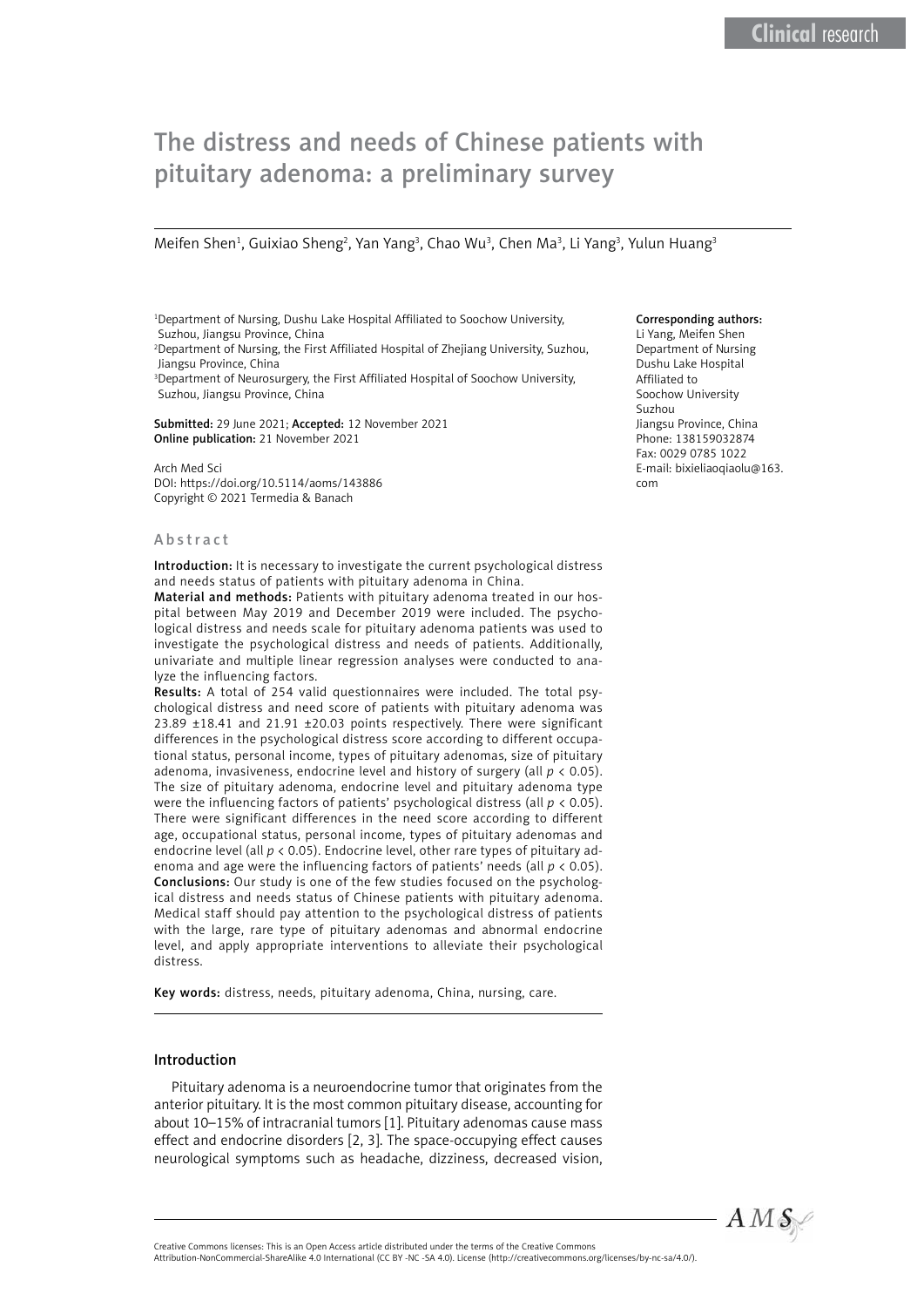and visual field defects [4]. Growth hormone adenoma causes excessive growth of soft tissues and bones in the patient's body, and excessive growth hormone also affects multiple systems and organs in the patient's body [5]. Even after active surgery, and drug and radiotherapy treatment, not all patients' symptoms can be improved. Faced with problems such as unimprovable symptoms, long-term effects of hormone overdose, the possibility of tumor recurrence, long-term medication and hormone monitoring, patients can also suffer from certain psychological distress, which affects their quality of life [6]. In addition, in the course of long-term illness, patients still have a series of needs, which affect their effective response to the disease [7]. An in-depth understanding of the psychological distress and needs of patients with pituitary adenoma is of great significance for improving the quality of life of patients.

Many studies [8, 9] have shown that patients with pituitary adenoma have certain psychological distress and it seriously affects their quality of life. Studies [10, 11] have shown that compared with healthy controls, patients with pituitary diseases have a higher prevalence of severe depression and adjustment disorders, and patients with pituitary diseases have a higher incidence of psychosomatic syndromes such as irritability, low morale, and continuous somatization. Moreover, patients with pituitary adenoma have different needs. A qualitative study [12] reported that patients hope to obtain more information about diseases from medical staff, such as adverse drug reactions, the effects of diseases on physical, mental, cognitive, sexual function and fertility. Patients expect medical staff to give more advice on stress management and lifestyle [13]. Understanding the current psychological distress and needs of patients with pituitary adenoma can provide a scientific basis for formulating targeted intervention measures. However, there are few studies on the psychological distress and needs of patients with pituitary adenomas, which needs further investigations. Therefore, this study aimed to understand the psychological distress and needs of patients with pituitary adenoma in China, and analyze the influencing factors of psychological distress and needs of patients with pituitary adenoma, to provide a theoretical basis for the management of pituitary adenoma.

## Material and methods

## Ethical consideration

In this study, all methods were conducted in accordance with the relevant guidelines and regulations. This study passed the ethical review of our hospital (review number: ECSU-20019000115),

and all included patients agreed to participate in this study, and written informed consents had been obtained from all the included patients.

#### Sample size calculation

It has been reported [14] that factor analysis should be conducted for generally less than 40 items. In most cases, a sample size of 200 is sufficient. It was considered [15] that for factor analysis, the number of pre-samples should be 5 times the number of entries; if the ratio of the number of pre-samples to the number of entries was 10 : 1, the result would be more stable. The number of items in our survey scale is 33. Except for one open question, it was estimated that there were 32 items for factor analysis. According to the principle of sample size calculation, the sample size should be 160 to 320.

#### **Patients**

We adopted the convenience sampling method and selected patients with pituitary adenoma who had been treated in the Department of Neurosurgery of our hospital from May 2019 to December 2019 as the research populations. The inclusion criteria for patients in this study were as follows: 1) age  $\geq$  18 years old; 2) patients were diagnosed with pituitary adenoma; 3) patients voluntarily participated in this study; 4) patients received pituitary adenoma surgery or related medical treatment for 3 months or more.

The exclusion criteria of patients in this study were as follows: 1) those patients who could not communicate normally and finished the survey; 2) patients with previous mental illnesses such as schizophrenia and depression or dementia; 3) patients who did not agree to participant in this study.

## Survey tools

# General information

The demographic information included age, gender, education level, and medical insurance type. The disease-related information included pituitary adenoma classification, pituitary adenoma size, invasiveness, surgical status and medication. Tumor invasiveness was defined according to the Knosp invasiveness grade of pituitary adenoma: Knosp grade  $\geq 3$  indicated that the tumor was aggressive; Knosp grade  $\leq$  2 indicated that the tumor was not invasive.

#### Psychological distress and needs scale

The psychological distress and needs in patients with pituitary adenoma were investigated by the Chinese version of the psychological distress and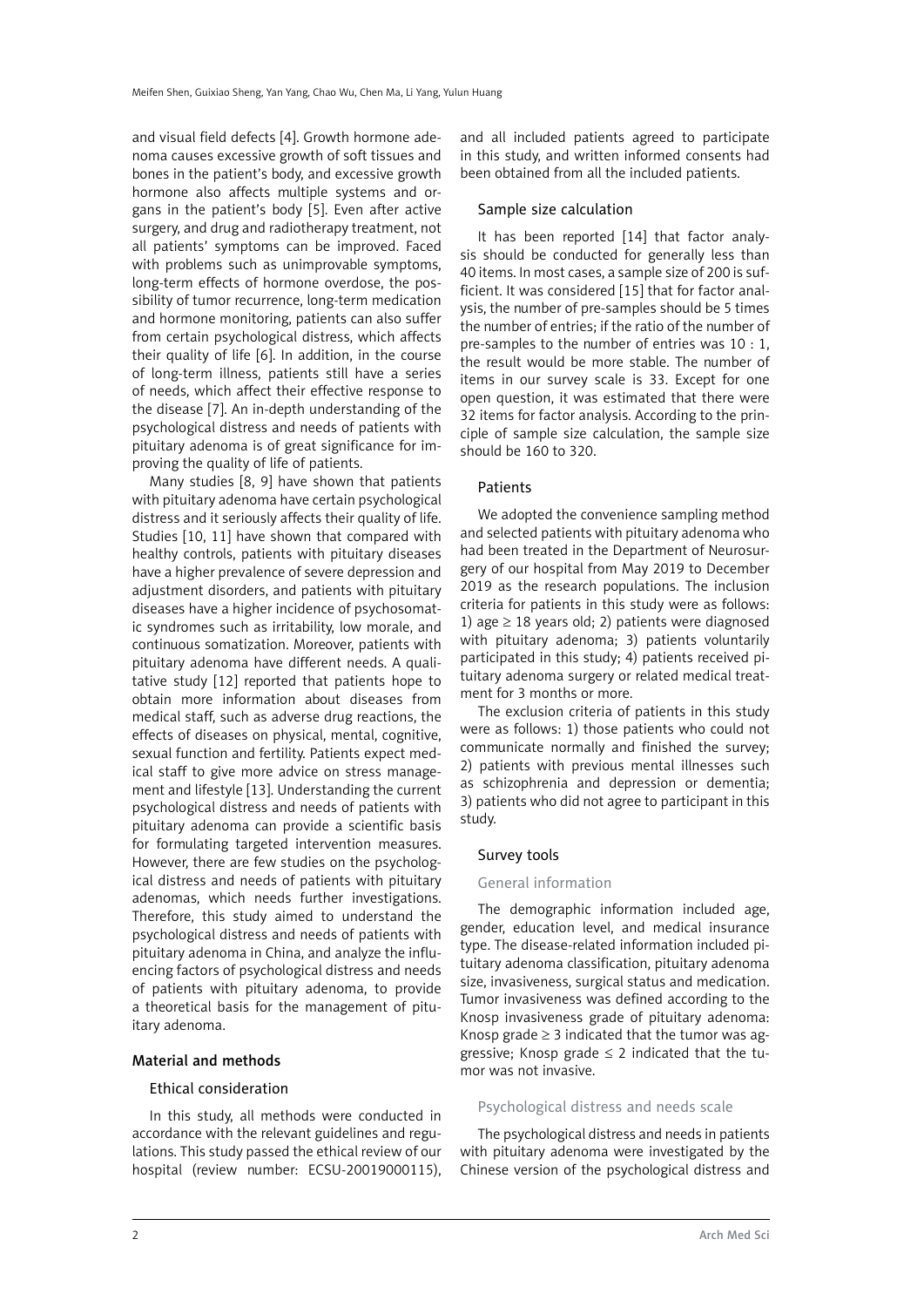needs scale for patients with pituitary adenoma [16]. The item level content validity index (I-CVI) of each item in the Chinese version of the scale was 0.833-1, and the average scale level content validity index (S-CVI) was 0.958. The Cronbach's α coefficient in the "mental distress" part was 0.945, and the test-retest reliability was 0.917; the Cronbach's  $\alpha$  in the "needs" part was 0.950, and the test-retest reliability was 0.913. The scale contained a total of 28 items. The first 27 items evaluated five dimensions: emotional problems, social function, physical and cognitive problems, negative disease perception, and sexual function. The scale adopted a percentile scoring method. The scores of each dimension and the total scale were 0–100 points. The calculation formula was: dimension (total scale) score = actual score of the dimension (total scale)/highest possible score × 100. The higher the psychological distress score was, the more serious was the psychological distress, the higher was the demand score, and the more the patient expected support from medical staff.

## Data collection and quality control

We selected appropriate pituitary adenoma patients based on the inclusion and exclusion criteria established by the study, and the investigator himself explained the purpose and significance of the study to the patient, and issued informed consent and questionnaires. In the case of informed consent, a unified guideline was used to introduce the method and requirements for filling out the questionnaire in this study, which was filled out by the patient himself. If patients had any questions during the questionnaire filling process, we used unified explanatory language to answer patients. After completing the questionnaire, the researchers conducted on-site quality control, including checked the questionnaire item by item to check the incomplete or unclear information with obvious logical errors.

## Ethics approval and consent to participate

In this study, all methods were performed in accordance with the relevant guidelines and regulations. This study passed the ethical review of our hospital (review number: ECSU-20019000115), and all included patients had agreed to participate in this study, and written informed consents had been obtained from all the included patients.

## Statistical analysis

We used SPSS25.0 for statistical analysis of the data. The measurement data were expressed as mean  $\pm$  standard deviation, and the counting data were expressed as frequency and percentage. The *t*-test and analysis of variance were used for sin-

gle factor analysis with the Bonferroni method, and multiple linear regression was used to analyze the influence of various factors on the psychological distress and needs of patients with pituitary adenoma. In this study, the difference was statistically significant when *p* <0.05.

# Results

## Characteristics of included patients

A total of 270 questionnaires were distributed, and 254 valid questionnaires were returned. The effective response rate was 94.07%. As presented in Table I, the patients were 20–72 years old, with an average age of 41.32 ±12.45 years. Among them, 15 (5.90%) patients received gamma knife treatment, 178 (70.1%) patients received surgery, 12 (6.74%) patients only received craniotomy, 161 (90.45%) people only received transnasal sphenoid approach surgery, 5 (2.81%) patients received both craniotomy and transnasal sphenoid approach surgery, and 28 (11.02%) patients took anti-depressant treatment after surgery. The characteristics of included patients are presented in Table I.

# Psychological distress and needs in patients with pituitary adenoma

The total psychological distress score of patients with pituitary adenoma was 23.89 ±18.41 points, of which the negative disease perception dimension score was the highest, and the social function dimension score was the lowest. The total need score of patients with pituitary adenoma was 21.91 ±20.03 points, of which the negative disease perception dimension scored the highest, and the social function dimension scored the lowest number of points (Table II).

As presented in Table III, univariate analysis indicated that there were significant differences of psychological distress score according to different occupational status, personal income, types of pituitary adenomas, size of pituitary adenoma, invasiveness, endocrine level and history of surgery (all *p* < 0.05).

As presented in Table IV, multiple linear regression analysis showed that the size of pituitary adenoma, endocrine level and pituitary adenoma type were the influencing factors of patients' psychological distress (all *p* < 0.05).

As presented in Table V, univariate analysis indicated that there were significant differences of need score according to different age, occupational status, personal income, types of pituitary adenomas and endocrine level (all *p* < 0.05).

As presented in Table VI, multiple linear regression analysis showed that endocrine level, other rare types of pituitary adenoma and age were the influencing factors of patients' needs (all *p* < 0.05).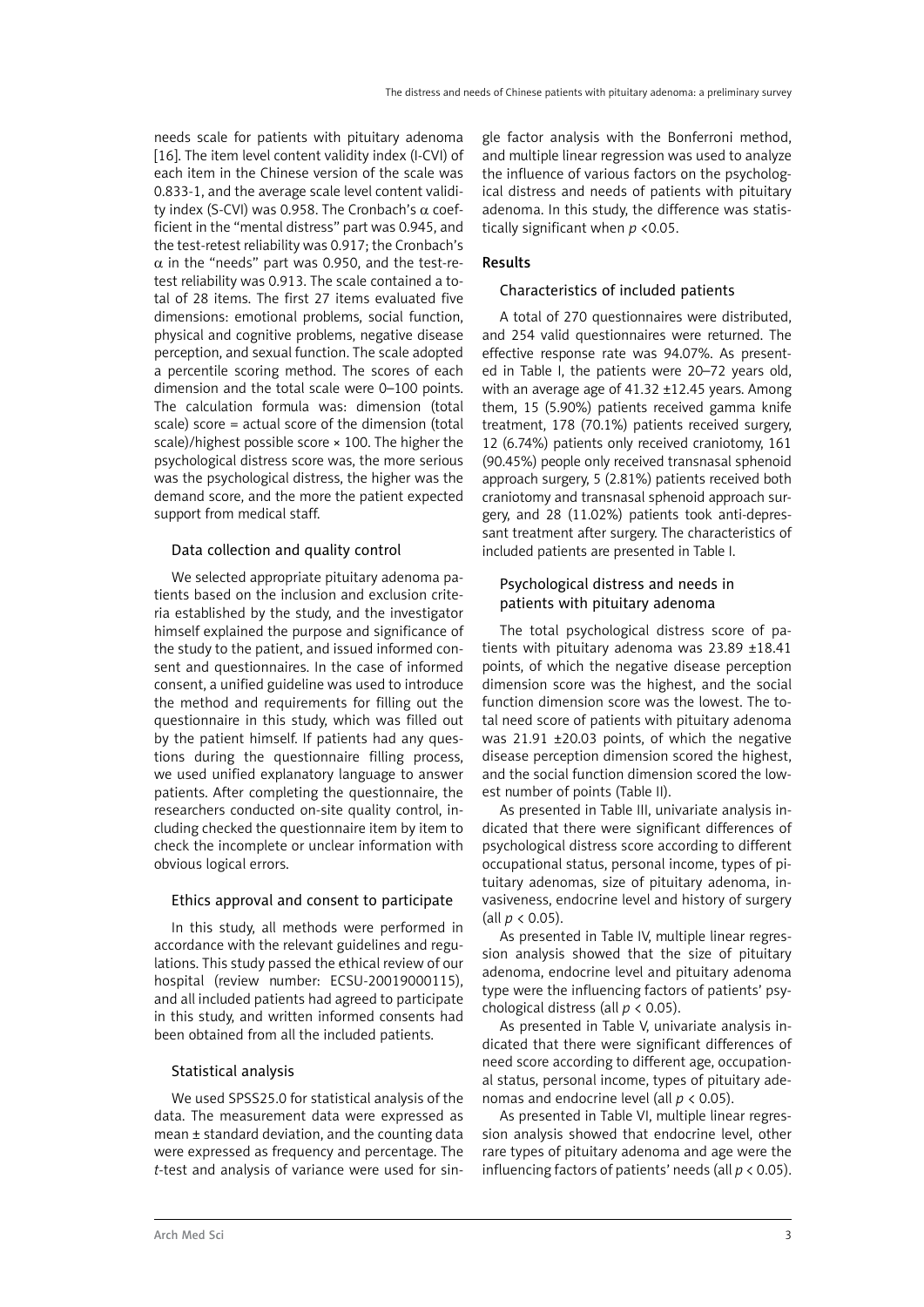Meifen Shen, Guixiao Sheng, Yan Yang, Chao Wu, Chen Ma, Li Yang, Yulun Huang

| <b>Items</b>                                    | Cases (%)  | <b>Items</b>                   |  |
|-------------------------------------------------|------------|--------------------------------|--|
| Age:                                            |            | Medical insurance:             |  |
| < 44                                            | 164 (64.2) | Self-covered                   |  |
| $45 - 59$                                       | 62(24.4)   | New rural coopera              |  |
| >60                                             | 28 (11.0)  | insurance                      |  |
| Gender:                                         |            | Medical insurance<br>residents |  |
| Female                                          | 173 (68.1) | Types of pituitary ad          |  |
| Male                                            | 81 (31.9)  | Growth hormone                 |  |
| Marital status:                                 |            | Corticotropin type             |  |
| Married                                         | 217 (85.4) | Non-function type              |  |
| Unmarried                                       | 34 (13.4)  | Prolactin type                 |  |
| Divorced                                        | 3(1.2)     | Other rare types               |  |
| Child bearing:                                  |            | Size of pituitary ade          |  |
| Yes                                             | 205 (80.7) | Microadenoma                   |  |
| <b>No</b>                                       | 49 (19.3)  | Large adenoma                  |  |
| Occupational status:                            |            | Giant adenoma                  |  |
| Employed                                        | 209 (82.3) | Invasiveness:                  |  |
| Unemployed/retired                              | 45 (17.7)  | Yes                            |  |
| Education level:                                |            | No                             |  |
| Primary school                                  | 26(10.2)   | Endocrine level:               |  |
| Junior high school                              | 53 (20.9)  | Normal                         |  |
| High school or occupational<br>technique school | 50 (19.7)  | Abnormal                       |  |
| University                                      | 125 (49.2) | History of surgery:            |  |
| Personal income (RMB):                          |            | Yes                            |  |
| None                                            | 26(10.2)   | No                             |  |
| < 3000                                          | 56 (22.0)  | Anti-depressants us            |  |
| 3000-6000                                       | 93 (36.6)  | Yes                            |  |
| >6000                                           | 79 (31.1)  | No                             |  |
|                                                 |            |                                |  |

Table I. Characteristics of included patients (*n* = 254)

| Items                                      | Cases (%)   |
|--------------------------------------------|-------------|
| Medical insurance:                         |             |
| Self-covered                               | 25(9.8)     |
| New rural cooperative medical<br>insurance | 33 (13.0)   |
| Medical insurance for urban<br>residents   | 196 (77.2)  |
| Types of pituitary adenomas:               |             |
| Growth hormone type                        | 55(21.7)    |
| Corticotropin type                         | 20 (7.9)    |
| Non-function type                          | 76 (29.9)   |
| Prolactin type                             | 93 (36.6)   |
| Other rare types                           | 10(3.9)     |
| Size of pituitary adenoma:                 |             |
| Microadenoma                               | 88 (34.6)   |
| Large adenoma                              | 155 (61.0)  |
| Giant adenoma                              | 11(4.3)     |
| Invasiveness:                              |             |
| Yes                                        | 65 (25.6)   |
| No                                         | 189 (74.4)  |
| Endocrine level:                           |             |
| Normal                                     | 111 (43.7)  |
| Abnormal                                   | 143 (56.3)  |
| History of surgery:                        |             |
| Yes                                        | 178 (70.1)  |
| No                                         | 76 (29.9)   |
| Anti-depressants use after surgery:        |             |
| Yes                                        | 28 (11.02)  |
| No                                         | 226 (88.98) |
|                                            |             |

Table II. Psychological distress and need scores of patients with pituitary adenoma

| <b>Dimensions</b>               | Psychological distress score | Needs scores      |
|---------------------------------|------------------------------|-------------------|
| Emotional problems              | $26.92 + 23.28$              | $25.49 \pm 26.62$ |
| Social function                 | $11.71 + 18.05$              | $10.65 + 18.27$   |
| Physical and cognitive problems | $27.39 + 21.54$              | $27.61 + 24.54$   |
| Negative disease perception     | $34.82 + 23.95$              | $35.41 + 27.42$   |
| Sexual function                 | $14.22 + 23.73$              | $15.16 + 27.38$   |
| Total scale score               | $23.89 + 18.41$              | $21.91 + 20.03$   |

#### Discussion

A total of 254 patients with pituitary adenoma were investigated in this study. Among them, prolactin type patients were the most numerous, followed by non-functioning patients, acromegaly patients, Cushing's disease patients, and other rare type patients. Our findings are similar to previous related epidemiological survey results [17, 18], in which the prevalence of prolactinoma is the highest, followed by non-functioning type, acromegaly and Cushing's disease. Although the prevalence of acromegaly and Cushing's disease is relatively low, China's population base is large and the number of patients is also large [19]. The psychological distress and needs scale of patients with pituitary adenoma is a self-rating scale, which requires higher reading comprehension of patients [20]. Also,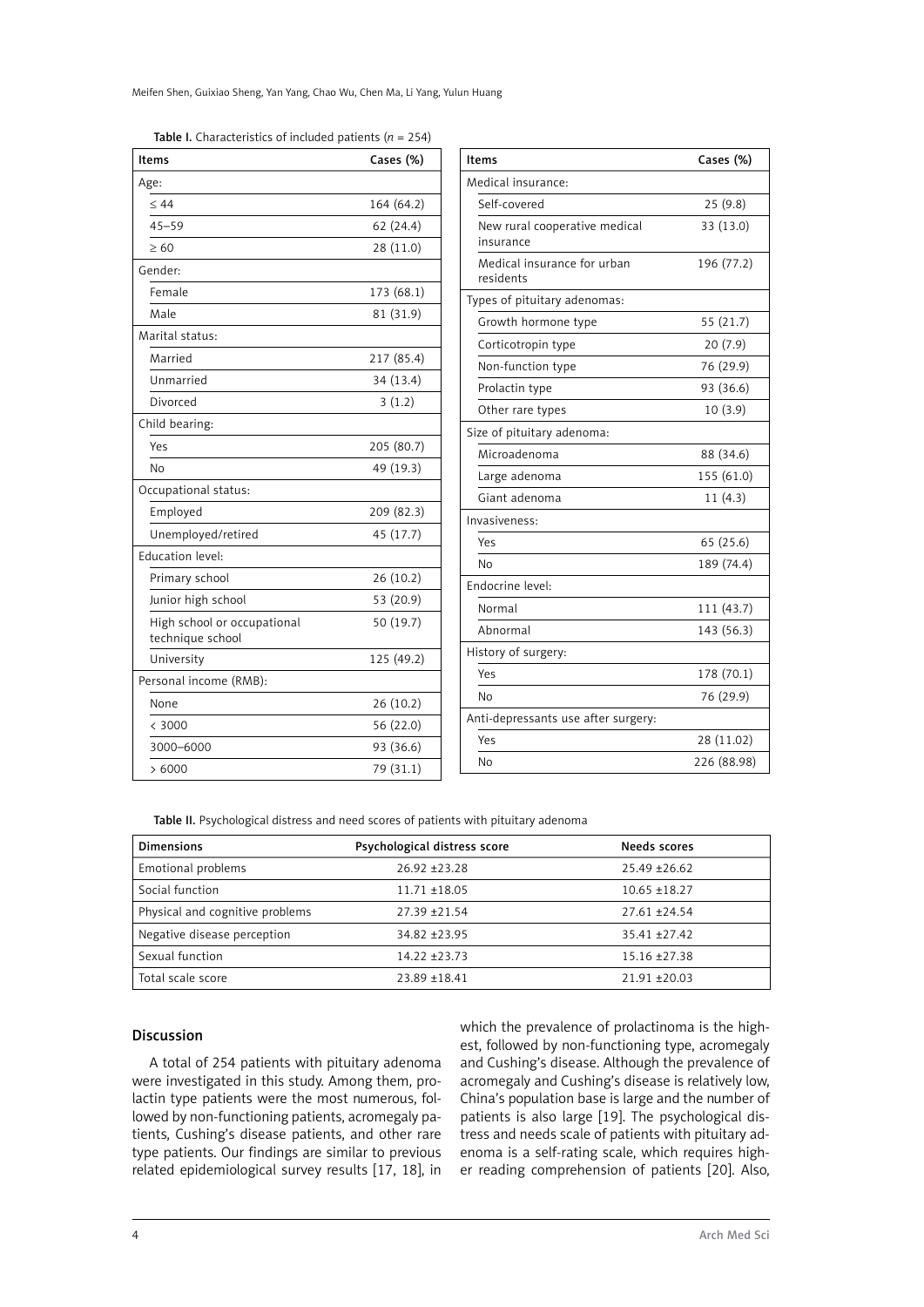| <b>Variables</b>                             | Psychological distress scores | F/t      | P-value |
|----------------------------------------------|-------------------------------|----------|---------|
| Age:                                         |                               |          |         |
| <60                                          | 24.81 ± 20.24                 | 0.389    | 0.698   |
| $\geq 60$                                    | 23.84 ±15.24                  |          |         |
| Gender:                                      |                               |          |         |
| Female                                       | $22.53 \pm 17.69$             | $-1.727$ | 0.085   |
| Male                                         | 26.79 ±19.64                  |          |         |
| Marital status;                              |                               |          |         |
| Married                                      | 24.24 ±18.69                  | 0.295    | 0.745   |
| Unmarried                                    | $22.11 \pm 16.91$             |          |         |
| Divorced                                     | $19.14 \pm 18.06$             |          |         |
| Child bearing:                               |                               |          |         |
| Yes                                          | 24.07 ±18.95                  | 0.322    | 0.748   |
| No                                           | $23.12 \pm 16.10$             |          |         |
| Occupational status:                         |                               |          |         |
| Employed                                     | $22.68 \pm 16.40$             | $-2.274$ | 0.024   |
| Unemployed/retired                           | 29.51±25.25                   |          |         |
| Education level:                             |                               |          |         |
| Primary school                               | 30.06 ±15.99                  | 1.529    | 0.208   |
| Junior high school                           | $20.74 \pm 15.80$             |          |         |
| High school or occupational technique school | 23.30 ±19.62                  |          |         |
| University                                   | 24.19 ±19.25                  |          |         |
| Personal income (RMB):                       |                               |          |         |
| None                                         | 36.18 ±28.49                  | 4.892    | 0.003   |
| < 3000                                       | $20.35 \pm 15.05$             |          |         |
| 3000-6000                                    | $23.63 \pm 15.83$             |          |         |
| >6000                                        | 22.67 ±17.96                  |          |         |
| Medical insurance:                           |                               |          |         |
| Self-covered                                 | 26.74 ±18.90                  | 0.404    | 0.668   |
| New rural cooperative medical insurance      | 24.72 ±19.51                  |          |         |
| Medical insurance for urban residents        | 23.39 ±18.22                  |          |         |
| Types of pituitary adenomas:                 |                               |          |         |
| Growth hormone type                          | 27.72 ±19.37                  | 3.973    | 0.004   |
| Corticotropin type                           | 29.26 ±21.09                  |          |         |
| Non-function type                            | 22.36 ±16.63                  |          |         |
| Prolactin type                               | $20.11 \pm 17.77$             |          |         |
| Other rare types                             | 38.89 ±15.15                  |          |         |
| Size of pituitary adenoma:                   |                               |          |         |
| Microadenoma                                 | 20.74 ±19.56                  | 3.690    | 0.026   |
| Large adenoma                                | 24.87 ±17.30                  |          |         |
| Giant adenoma                                | 35.27 ±19.69                  |          |         |
| Invasiveness:                                |                               |          |         |
| Yes                                          | 28.39 ±19.40                  | 2.303    | 0.022   |
| No                                           | 22.34 ±17.85                  |          |         |
| Endocrine level:                             |                               |          |         |
| Normal                                       | $18.15 \pm 14.45$             | $-4.727$ | < 0.001 |
| Abnormal                                     | 28.35 ±19.90                  |          |         |
| History of surgery:                          |                               |          |         |
| Yes                                          | 26.00 ±19.16                  | 2.830    | 0.005   |
| No                                           | 18.96 ±15.54                  |          |         |

Table III. Univariate analysis of psychological distress scores in patients with pituitary adenoma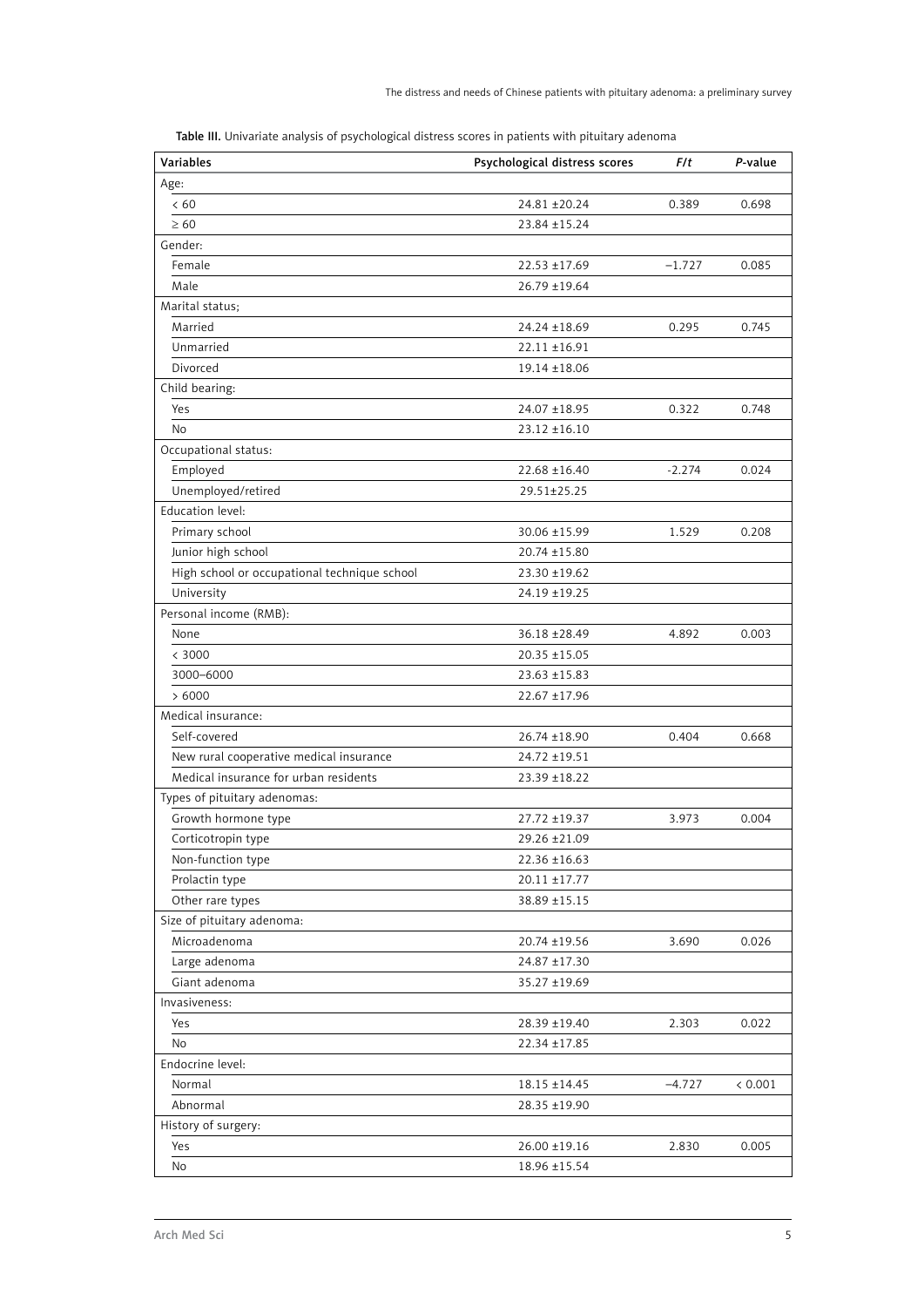|               |  |  |  | Table IV. Multiple linear regression analysis of influencing factors of psychological distress in patients with pitu- |  |  |
|---------------|--|--|--|-----------------------------------------------------------------------------------------------------------------------|--|--|
| itary adenoma |  |  |  |                                                                                                                       |  |  |

| Variables                                | ß        | SE    |          | P-value |
|------------------------------------------|----------|-------|----------|---------|
| Constant                                 | 7.574    | 5.886 | 1.287    | 0.199   |
| Size of pituitary adenoma                | 5.800    | 2.532 | 2.291    | 0.023   |
| Endocrine level                          | 10.162   | 2.460 | 4.130    | 0.000   |
| Corticotropin type of pituitary adenomas | 5.653    | 4.701 | 1.203    | 0.230   |
| Non-function type of pituitary adenoma   | 0.202    | 3.420 | 0.059    | 0.953   |
| Prolactin type of pituitary adenoma      | $-0.801$ | 3.453 | $-0.232$ | 0.817   |
| Other rare types of pituitary adenoma    | 13.761   | 5.977 | 2.302    | 0.022   |

patients with a higher education level pay more attention to their own psychosocial problems, and they will have better acceptance of the survey and a higher degree of cooperation [21, 22].

The results of this study showed that unemployed patients have higher psychological distress and need scores than working patients, and non-income patients have higher psychological distress and demand levels. A previous study [23] found that occupation is one of the influencing factors of the quality of life of patients with pituitary adenoma. It has been reported [24, 25] that 28% of patients with pituitary adenoma have no paid work, and Cushing's disease has the highest proportion of unpaid work, reaching 47%. Working patients can be distracted to a certain extent through work [26]. Not only can they get financial support from the job, but they can also get more information and social support to promote the patient's physical and mental health [27, 28]. Therefore, medical staff should pay more attention to the psychological state and needs of patients with pituitary adenoma who are not working and have no stable income, and help patients choose cost-effective treatment options to reduce the psychological burden of medical expenses on patients [29].

We found that patients with other rare types of pituitary adenomas have the highest levels of psychological distress and needs. The possible reason may be that the mixed adenomas can secrete multiple hormones, leading to a variety of endocrine disorders [30]. The clinical manifestations are diverse, overlapping, and more complex, which causes a greater psychological burden on patients and more needs. Patients with thyroid stimulating hormone adenoma and gonadotropin adenoma often seek medical treatment in multiple departments, and the medical treatment process is often complicated and tortuous [31]. Therefore, medical staff should pay special attention to the psychological conditions of patients with rare type pituitary adenomas, explain the clinical manifestations, treatment plans, and post-treatment of the disease, help patients build confidence in treating the disease, and alleviate the psychological distress of patients. Additionally, it is necessary to understand the needs of patients and develop a personalized care plan.

Endocrine level is an important factor affecting patients' psychological distress and needs. Studies [31, 32] have shown that after active treatments such as surgery and radiotherapy, residual functional pituitary adenomas will secrete excessive hormones. At present, relevant research focuses on the health management of patients with pituitary adenomas during the perioperative period, while neglecting the long-term follow-up health management of patients with pituitary adenomas that have developed into chronic diseases [33]. Therefore, patients with pituitary adenomas in long-term follow-up urgently need effective health management to improve their self-management ability, reduce their psychological burden and improve their quality of life.

The larger the pituitary adenoma, the more aggressive it is, and the higher the level of psychological distress in patients with a history of surgery. A previous study [34] showed that the size of preoperative pituitary adenomas is a factor that affects the total resection rate of endoscopic sinus surgery. The larger the preoperative pituitary adenoma size, the lower is the total resection rate [35]. In large adenomas and giant adenomas, the total cut rate under the microscope is 14.3–56.4% [36]. Patients with incomplete pituitary adenomas have a low endocrine remission rate [37]. Furthermore, patients undergoing surgery will undergo longer-term recovery, and complications such as hypopituitarism and diabetes insipidus may occur after surgery [38–40]. Therefore, medical staff should pay attention to the psychological distress and needs of patients with giant adenomas, surgical history, and invasive pituitary adenomas.

This present study revealed that patients under the age of 60 have a higher level of needs than those over the age of 60. The possible reason may be that young patients with pituitary adenomas need to return to work, and their social and family responsibilities are heavier [41, 42]. Also,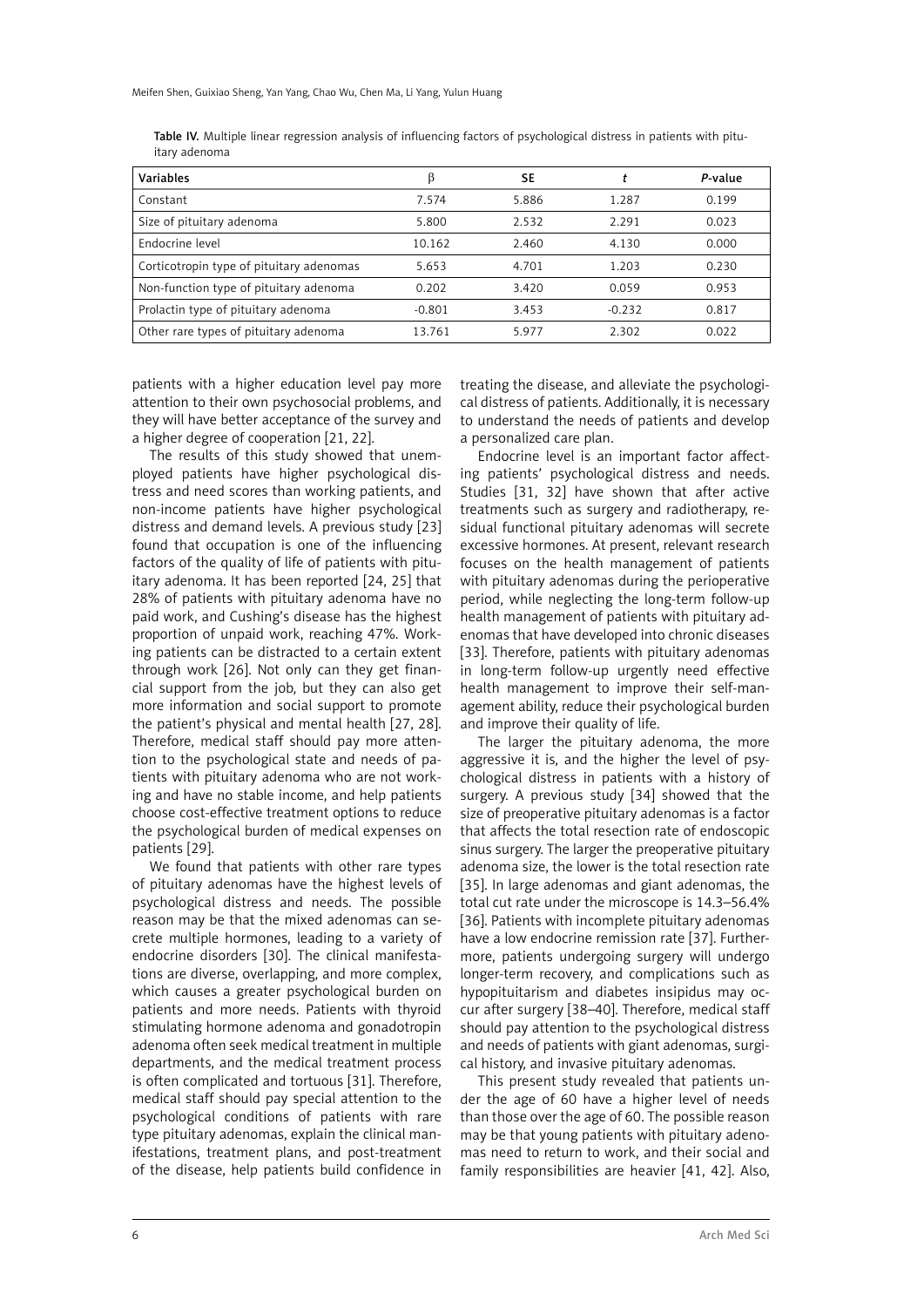Table V. Univariate analysis of needs in patients with pituitary adenoma

| <b>Variables</b>                             | Need scores       | F/t      | P-value |
|----------------------------------------------|-------------------|----------|---------|
| Age:                                         |                   |          |         |
| < 60                                         | 22.63 ±20.54      | 2.161    | 0.036   |
| $\geq 60$                                    | $16.10 \pm 14.24$ |          |         |
| Gender:                                      |                   |          |         |
| Female                                       | 20.46 ±19.29      | $-1.700$ | 0.090   |
| Male                                         | 25.02 ± 21.33     |          |         |
| Marital status:                              |                   |          |         |
| Married                                      | 22.02 ± 20.24     | 0.085    | 0.918   |
| Unmarried                                    | $21.65 \pm 19.23$ |          |         |
| Divorced                                     | 17.28 ±19.21      |          |         |
| Child bearing:                               |                   |          |         |
| Yes                                          | 21.95 ±20.58      | 0.056    | 0.956   |
| <b>No</b>                                    | $21.77 \pm 17.75$ |          |         |
| Occupational status:                         |                   |          |         |
| Employed                                     | 20.68 ±18.25      | $-2.119$ | 0.035   |
| Unemployed/retired                           | $27.61 \pm 26.33$ |          |         |
| Education level:                             |                   |          |         |
| Primary school                               | 27.74 ±16.39      | 1.815    | 0.145   |
| Junior high school                           | $17.26 \pm 17.62$ |          |         |
| High school or occupational technique school | 21.37 ±20.72      |          |         |
| University                                   | 22.89 ± 21.15     |          |         |
| Personal income (RMB):                       |                   |          |         |
| None                                         | 34.87 ±28.56      | 5.274    | 0.002   |
| < 3000                                       | $16.53 \pm 16.19$ |          |         |
| 3000-6000                                    | $22.22 \pm 18.53$ |          |         |
| >6000                                        | 21.10 ±19.30      |          |         |
| Medical insurance:                           |                   |          |         |
| Self-covered                                 | 25.85 ±20.39      | 0.540    | 0.583   |
| New rural cooperative medical insurance      | 21.54 ±20.06      |          |         |
| Medical insurance for urban residents        | 21.13 ±19.85      |          |         |
| Types of pituitary adenomas:                 |                   |          |         |
| Growth hormone type                          | 24.75 ±21.20      | 2.644    | 0.034   |
| Corticotropin type                           | 26.16 ±23.12      |          |         |
| Non-function type                            | 19.37 ±17.79      |          |         |
| Prolactin type                               | 19.73 ±20.11      |          |         |
| Other rare types                             | 37.41±15.00       |          |         |
| Size of pituitary adenoma:                   |                   |          |         |
| Microadenoma                                 | 19.54 ±21.00      | 2.242    | 0.108   |
| Large adenoma                                | 22.51 ±19.09      |          |         |
| Giant adenoma                                | 32.49 ±22.91      |          |         |
| Invasiveness:                                |                   |          |         |
| Yes                                          | 25.68 ±21.27      | 1.767    | 0.078   |
| No                                           | 20.62 ±19.48      |          |         |
| Endocrine level:                             |                   |          |         |
| Normal                                       | $16.07 \pm 16.49$ | $-4.226$ | < 0.001 |
| Abnormal                                     | 26.44 ± 21.38     |          |         |
| History of surgery:                          |                   |          |         |
| Yes                                          | 23.38 ± 20.87     | 1.798    | 0.073   |
| No                                           | 18.47 ±17.58      |          |         |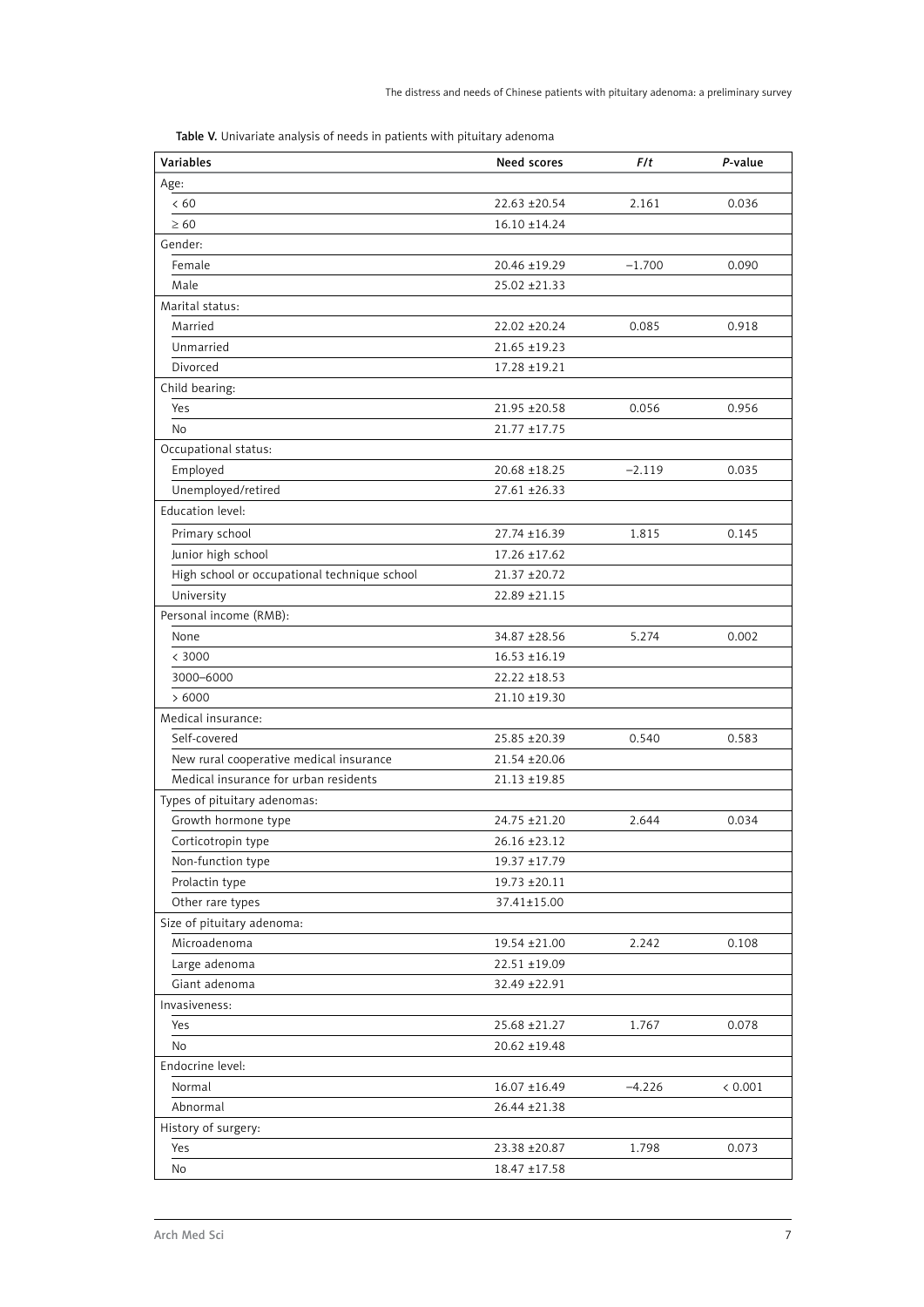Meifen Shen, Guixiao Sheng, Yan Yang, Chao Wu, Chen Ma, Li Yang, Yulun Huang

| Variables                                | β        | SE    |          | P-value |
|------------------------------------------|----------|-------|----------|---------|
| Constant                                 | 24.872   | 4.797 | 5.185    | 0.000   |
| Endocrine level                          | 9.489    | 2.726 | 3.481    | 0.001   |
| Corticotropin type of pituitary adenomas | 2.242    | 5.018 | 0.447    | 0.655   |
| Non-function type of pituitary adenoma   | 1.569    | 3.849 | 0.408    | 0.684   |
| Prolactin type of pituitary adenoma      | $-1.656$ | 3.385 | $-0.489$ | 0.625   |
| Other rare types of pituitary adenoma    | 15.642   | 6.618 | 2.364    | 0.019   |
| Personal income (RMB)                    | $-1.119$ | 1.531 | $-0.731$ | 0.465   |
| Age                                      | $-9.394$ | 4.295 | $-2.187$ | 0.030   |
| Occupation                               | $-7.063$ | 3.946 | $-1.790$ | 0.075   |

Table VI. Multiple linear regression analysis of influencing factors of needs in patients with pituitary adenomas

pituitary adenomas may cause changes in the patient's appearance, affecting marriage, childbirth, and sexual life [43]. Young patients pay more attention to the long-term adverse effects of the disease and have higher expectations for recovery [44]. Therefore, it is necessary to strengthen the long-term follow-up of young patients, teach patients to manage their own health and provide certain psychological support to meet the needs of patients.

There are several shortcomings in this study that must be considered. Firstly, the influencing factors included in this study explain only 13.7% and 12.4% of the psychological distress and needs variation of patients with pituitary adenoma. Other factors such as drug treatment, duration of illness, and disease acceptance were not considered. It is recommended that future studies expand the scope of influencing factors and explore other factors that may be involved in the psychological distress and needs of patients with pituitary adenomas. Secondly, the research subjects included in this study were patients who had undergone surgery or medication for 3 months or more, and the results of the study are applicable to patients who have been followed up out of hospital for a long time. It is suggested that follow-up studies can also include hospitalized patients and patients in the recovery stage within 3 months after surgery to explore the psychological distress and needs of patients with pituitary adenomas at different stages of the disease. Thirdly, due to the limitations of manpower and material resources and the low incidence of some types of pituitary adenomas, there are only 20 patients with Cushing's disease in the investigation, which cannot well represent the psychological distress and level of needs of patients with Cushing's disease. Our study is one of the few studies focused on the psychological distress and needs status of Chinese patients with pituitary adenoma. We will continue to include patients with Cushing's disease, expand the sample size, and analyze the psychological distress and needs of patients with Cushing's disease more comprehensively in the future.

In conclusion, patients with pituitary adenomas have certain psychological distress and needs, especially in the dimensions of perception of negative diseases, physical and cognitive problems. Patients who are unemployed or retired, with lower income, rarely typed pituitary adenomas and abnormal endocrine levels have higher levels of psychological distress and needs. Clinically, attention should be paid to the above-mentioned patients' psychological distress and needs, and targeted support and psychological interventions should be given to improve patients' self-management ability and quality of life.

#### Conflict of interest

The authors declare no conflict of interest.

References

- 1. Oh JS, Kim HJ, Hann HJ, et al. Incidence, mortality, and cardiovascular diseases in pituitary adenoma in Korea: a nationwide population-based study. Pituitary 2021; 24: 38-47.
- 2. Cote DJ, Smith TR, Kaiser UB, Laws ER, Stampfer MJ. Body habitus across the lifespan and risk of pituitary adenoma. J Clin Endocrinol Metab 2021; 106: e1591-602.
- 3. Ertek S. Molecular economy of nature with two thyrotropins from different parts of the pituitary: pars tuberalis thyroid-stimulating hormone and pars distalis thyroid-stimulating hormone. Arch Med Sci 2021; 17: 189-95.
- 4. Parkin K, Kapoor R, Bhat R, Greenough A. Genetic causes of hypopituitarism. Arch Med Sci 2020; 16: 27-33.
- 5. Castellanos LE, Misra M, Smith TR, Laws ER, Iorgulescu JB. The epidemiology and management patterns of pediatric pituitary tumors in the United States. Pituitary 2021; 24: 412-9.
- 6. Liu Z, Zhang H, Liu S, Chen H. The functional evaluation of pituitary in patients with a surgical resection of sellar tumours. Arch Med Sci 2020; 16: 460-5.
- 7. Whipple SG, Savardekar AR, Rao S, Mahadevan A, Guthikonda B, Kosty JA. Primary tumors of the posterior pituitary gland: a systematic review of the literature in light of the new 2017 World Health Organization Clas-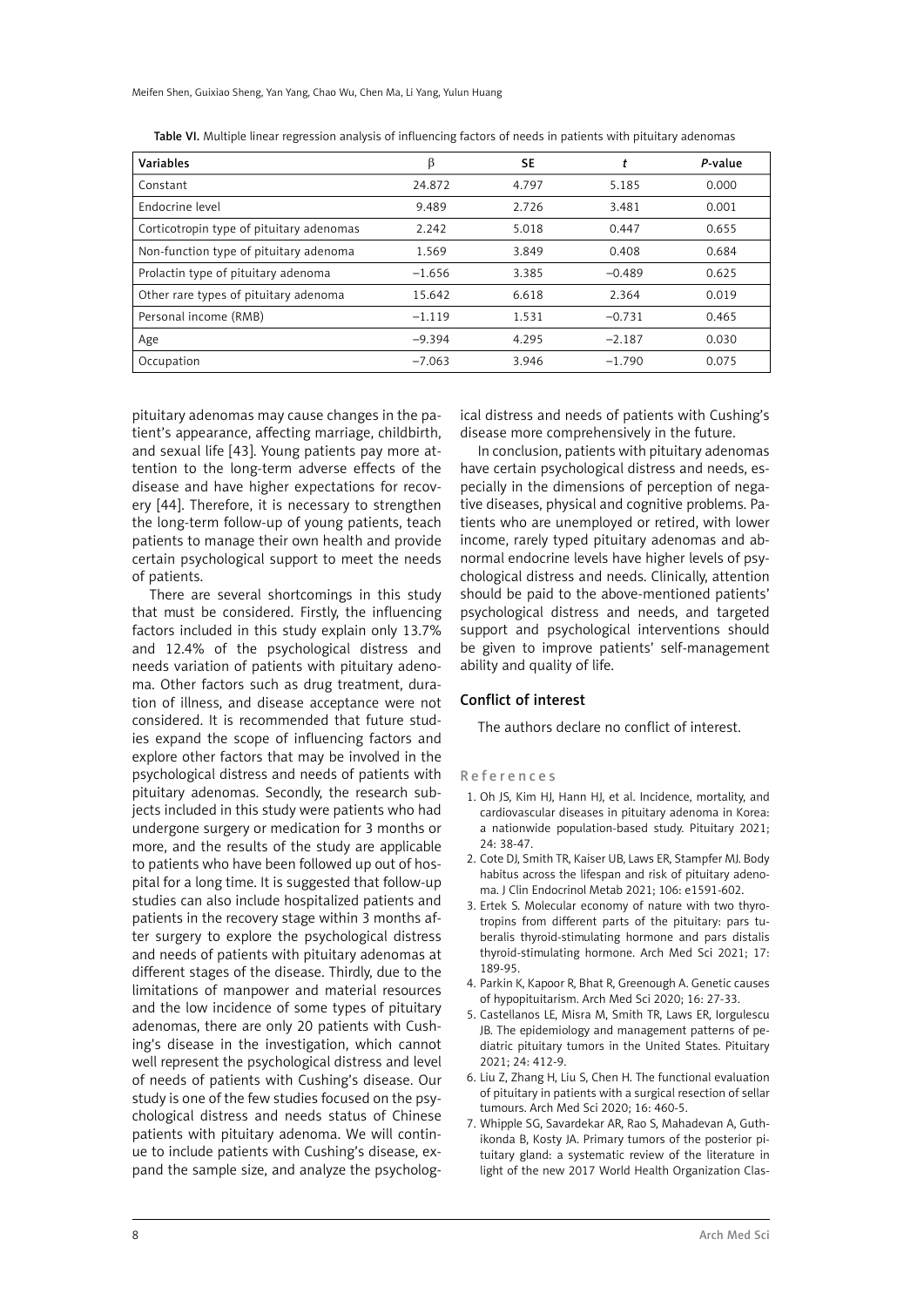sification of Pituitary Tumors. World Neurosurg 2021; 145: 148-58.

- 8. Kao KT, Stargatt R, Zacharin M. Adult quality of life and psychosocial outcomes of childhood onset hypopituitarism. Horm Res Paediatr 2015; 84: 94-101.
- 9. Huguet I, Ntali G, Grossman A, Karavitaki N. Cushing's disease – quality of life, recurrence and long-term morbidity. Eur Endocrinol 2015; 11: 34-8.
- 10. Feelders RA, Pulgar SJ, Kempel A, Pereira AM. The burden of Cushing's disease: clinical and health-related quality of life aspects. Eur J Endocrinol 2012; 167: 311-26.
- 11. Postma MR, Netea-Maier RT, van den Berg G, et al. Quality of life is impaired in association with the need for prolonged postoperative therapy by somatostatin analogs in patients with acromegaly. Eur J Endocrinol 2012; 166: 585-92.
- 12. Chao W, Meifen S, Qi Y. Structural equation model of coping style, hope level and quality of life of patients after pituitary tumor surgery. Nursing Res 2016; 30: 4402-6.
- 13. Webb SM, Santos A, Aulinas A, et al. Patient-centered outcomes with pituitary and parasellar disease. Neuroendocrinology 2020; 110: 882-8.
- 14. Yang CJ, Huang GS, Xiao FR, Lou MF. Symptom distress and quality of life after stereotactic radiosurgery in patients with pituitary tumors: a questionnaire survey. PLoS One 2014; 9: e88460.
- 15. Jang MK, Park CG, Jang S, Kim EH. Prevalence and impact of postoperative headaches in nonfunctioning pituitary macroadenoma patients: a longitudinal cohort study. World Neurosurg 2020; 133: e633-9.
- 16. Yongxia S. Compilation and application of the nursing professional social support demand scale for cancer patients. Anhui Medical University 2015.
- 17. Tiemensma J, Biermasz NR, van der Mast RC, et al. Increased psychopathology and maladaptive personality traits, but normal cognitive functioning, in patients after long-term cure of acromegaly. J Clin Endocrinol Metab 2010; 95: E392-402.
- 18. Tiemensma J, Biermasz NR, Middelkoop HA, van der Mast RC, Romijn JA, Pereira AM. Increased prevalence of psychopathology and maladaptive personality traits after long-term cure of Cushing's disease. J Clin Endocrinol Metab 2010; 95: E129-41.
- 19. Guo X, Wang K, Yu S, et al. Patient characteristics, diagnostic delays, treatment patterns, treatment outcomes, comorbidities, and treatment costs of acromegaly in China: a nationwide study. Front Endocrinol 2020; 11: 610519.
- 20. Sievers C, Ising M, Pfister H, et al. Personality in patients with pituitary adenomas is characterized by increased anxiety-related traits: comparison of 70 acromegalic patients with patients with non-functioning pituitary adenomas and age- and gender-matched controls. Eur J Endocrinol 2009; 160: 367-73.
- 21. Tiemensma J, Andela CD, Kaptein AA, et al. Psychological morbidity and impaired quality of life in patients with stable treatment for primary adrenal insufficiency: cross-sectional study and review of the literature. Eur J Endocrinol 2014; 171: 171-82.
- 22. Placzek H, Xu Y, Mu Y, Begelman SM, Fisher M. Clinical and economic burden of commercially insured patients with acromegaly in the united states: a retrospective analysis. J Manag Care Spec Pharm 2015; 21: 1106-12.
- 23. Solomon E, Branisteanu D, Dumbrava A, et al. Executive functioning and quality of life in acromegaly. Psychol Res Behav Manag 2019; 12: 39-44.
- 24. Andela CD, Tiemensma J, Kaptein AA, et al. The partner's perspective of the impact of pituitary disease: looking beyond the patient. J Health Psychol 2019; 24: 1687-97.
- 25. Alibas H, Uluc K, Kahraman Koytak P, et al. Evaluation of depressive mood and cognitive functions in patients with acromegaly under somatostatin analogue therapy. J Endocrinol Invest 2017; 40: 1365-72.
- 26. Lesen E, Granfeldt D, Houchard A, et al. Comorbidities, treatment patterns and cost-of-illness of acromegaly in Sweden: a register-linkage population-based study. Eur J Endocrinol 2017; 176: 203-12.
- 27. Christofides EA. Clinical importance of achieving biochemical control with medical therapy in adult patients with acromegaly. Patient Prefer Adherence 2016; 10: 1217-25.
- 28. Jakobsson Ung E, Olofsson AC, Bjorkman I, et al. The pre- and postoperative illness trajectory in patients with pituitary tumours. Endocr Connect 2019; 8: 878-86.
- 29. Yoshida K, Fukuoka H, Matsumoto R, et al. The quality of life in acromegalic patients with biochemical remission by surgery alone is superior to that in those with pharmaceutical therapy without radiotherapy, using the newly developed Japanese version of the AcroQoL. Pituitary 2015; 18: 876-83.
- 30. Crespo I, Santos A, Valassi E, Pires P, Webb SM, Resmini E. Impaired decision making and delayed memory are related with anxiety and depressive symptoms in acromegaly. Endocrine 2015; 50: 756-63.
- 31. Simpson GK, Koh ES, Whiting D, et al. Frequency, clinical correlates, and ratings of behavioral changes in primary brain tumor patients: a preliminary investigation. Front Oncol 2015; 5: 78.
- 32. Andela CD, Scharloo M, Pereira AM, Kaptein AA, Biermasz NR. Quality of life (QoL) impairments in patients with a pituitary adenoma: a systematic review of QoL studies. Pituitary 2015; 18: 752-76.
- 33. Yedinak CG, Fleseriu M. Self-perception of cognitive function among patients with active acromegaly, controlled acromegaly, and non-functional pituitary adenoma: a pilot study. Endocrine 2014; 46: 585-93.
- 34. Martin-Rodriguez JF, Madrazo-Atutxa A, Venegas-Moreno E, et al. Neurocognitive function in acromegaly after surgical resection of GH-secreting adenoma versus naive acromegaly. PLoS One 2013; 8: e60041.
- 35. Sobrinho LG, Duarte JS, Paiva I, Gomes L, Vicente V, Aguiar P. Paternal deprivation prior to adolescence and vulnerability to pituitary adenomas. Pituitary 2012; 15: 251-7.
- 36. Machado-Alba JE, Machado-Duque ME. Prescription patterns of long-acting somatostatin analogues. SAGE Open Med 2017; 5: 2050312117694795.
- 37. Geraedts VJ, Andela CD, Stalla GK, et al. Predictors of quality of life in acromegaly: no consensus on biochemical parameters. Front Endocrinol 2017; 8: 40.
- 38. Kyriakakis N, Lynch J, Gilbey SG, Webb SM, Murray RD. Impaired quality of life in patients with treated acromegaly despite long-term biochemically stable disease: results from a 5-years prospective study. Clin Endocrinol 2017; 86: 806-15.
- 39. Jawiarczyk-Przybylowska A, Szczesniak D, Ciulkowicz M, Bolanowski M, Rymaszewska J. Importance of illness acceptance among other factors affecting quality of life in acromegaly. Front Endocrinol 2019; 10: 899.
- 40. Gatto F, Campana C, Cocchiara F, et al. Current perspectives on the impact of clinical disease and biochemical control on comorbidities and quality of life in acromegaly. Rev Endocr Metab Disord 2019; 20: 365-81.